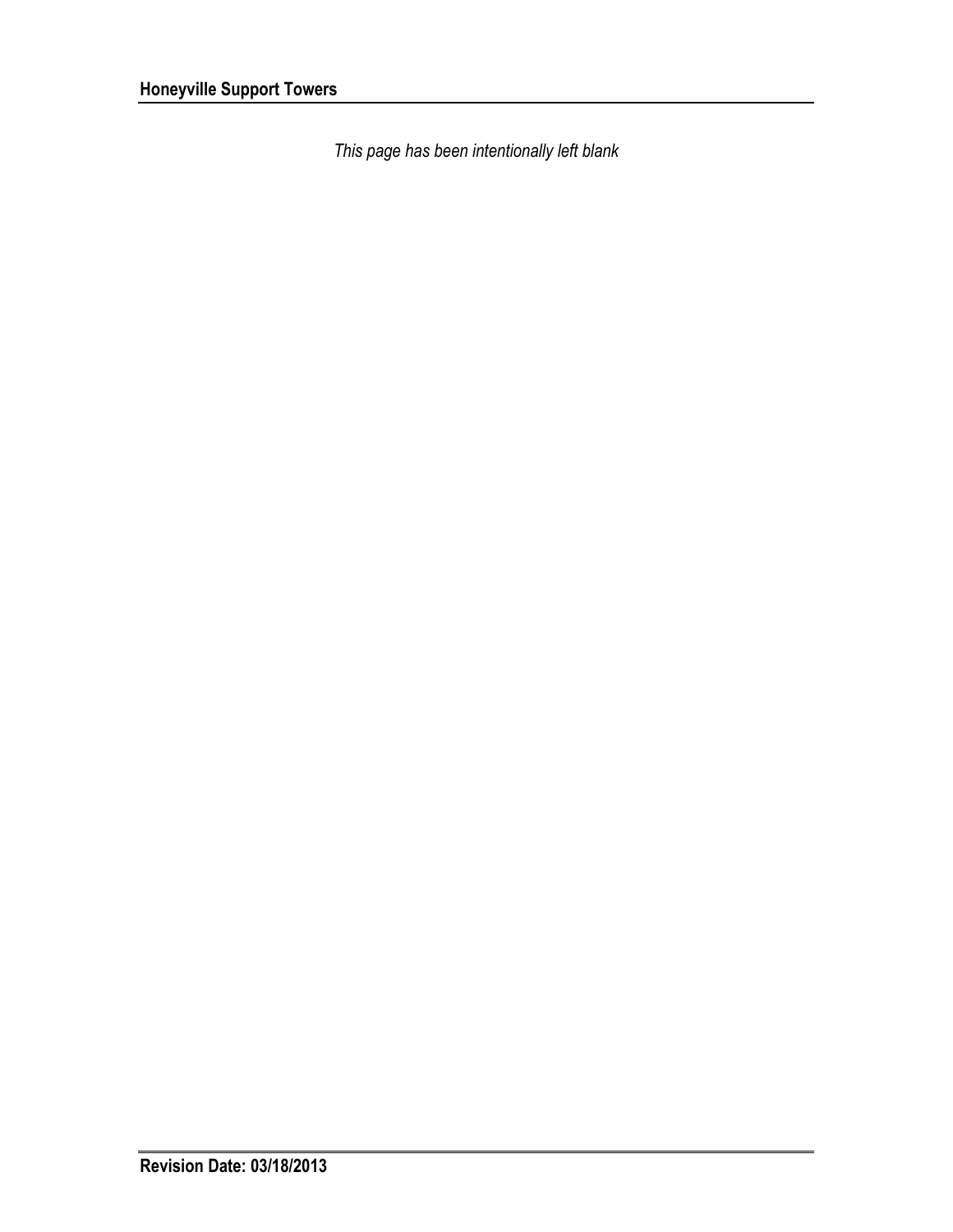## **Table of Contents**

|                                   | 3                        |
|-----------------------------------|--------------------------|
|                                   |                          |
|                                   | $\overline{\phantom{a}}$ |
|                                   |                          |
|                                   | $\sim$ 8                 |
|                                   |                          |
|                                   | 10                       |
|                                   | 10                       |
|                                   | 11                       |
|                                   | 11                       |
|                                   | 11                       |
|                                   | 12                       |
|                                   | 13                       |
| CERTIFICATE OF QUALITY __________ | 14                       |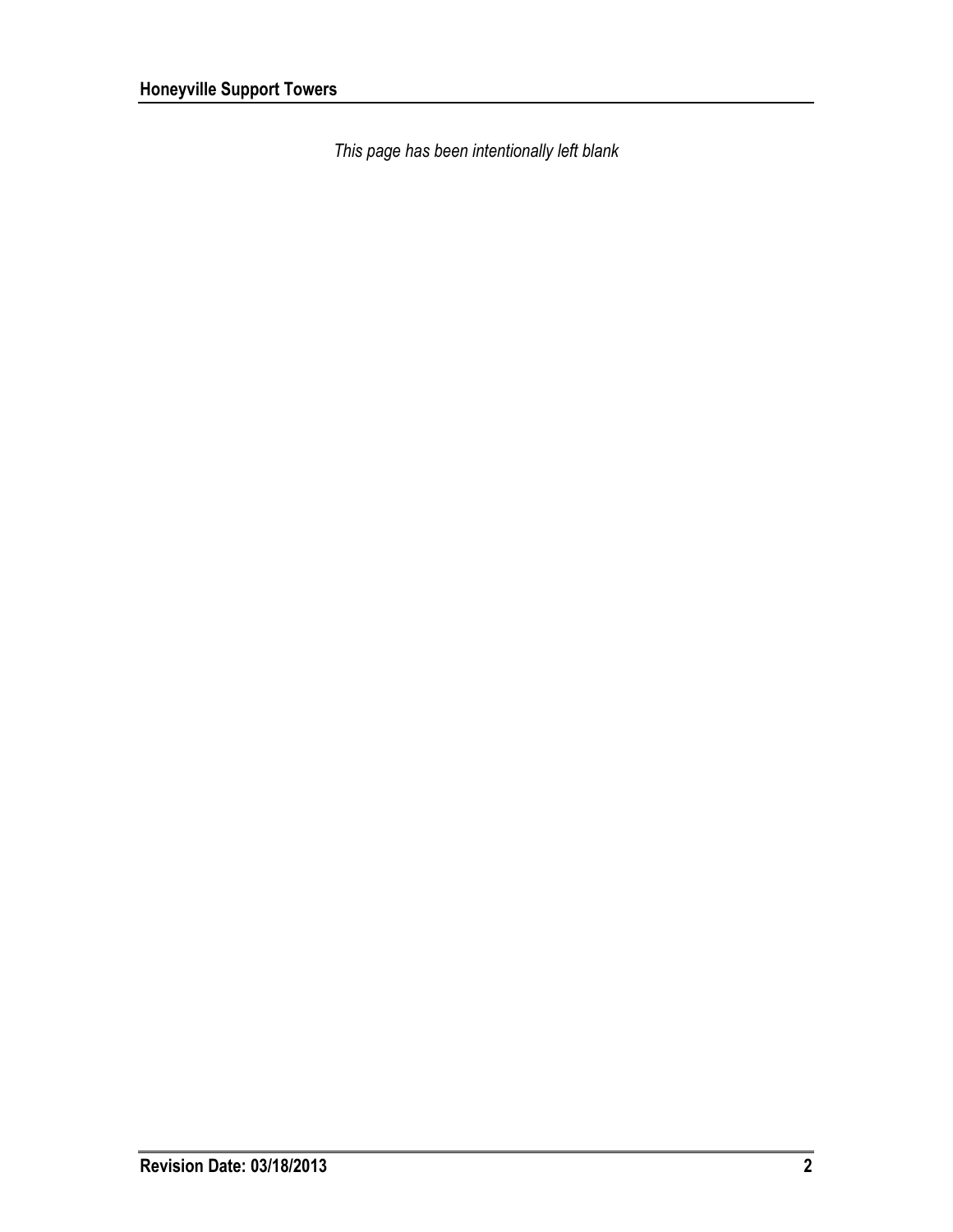# **INTRODUCTION**

Thank you for purchasing a Honeyville Support Tower. The word "tower" is being used as a generic term for support structures of this type across the grain handling industry.

This tower is designed to provide a weight support leg from a concrete foundation on the ground up to a point overhead where a live load is present. This can include any of the following:

- **Conveyors**
- Conveyor Supports
- **Manwalks**
- **Distributors**
- Other mechanical devices

Honeyville Support Towers are designed to carry live loads of up to 18,000 lbs. and withstand up to 110 MPH winds with the condition that the components being supported by the tower apply the live load onto the tower and/or are located at the top of the tower also withstand the equal wind loading conditions.

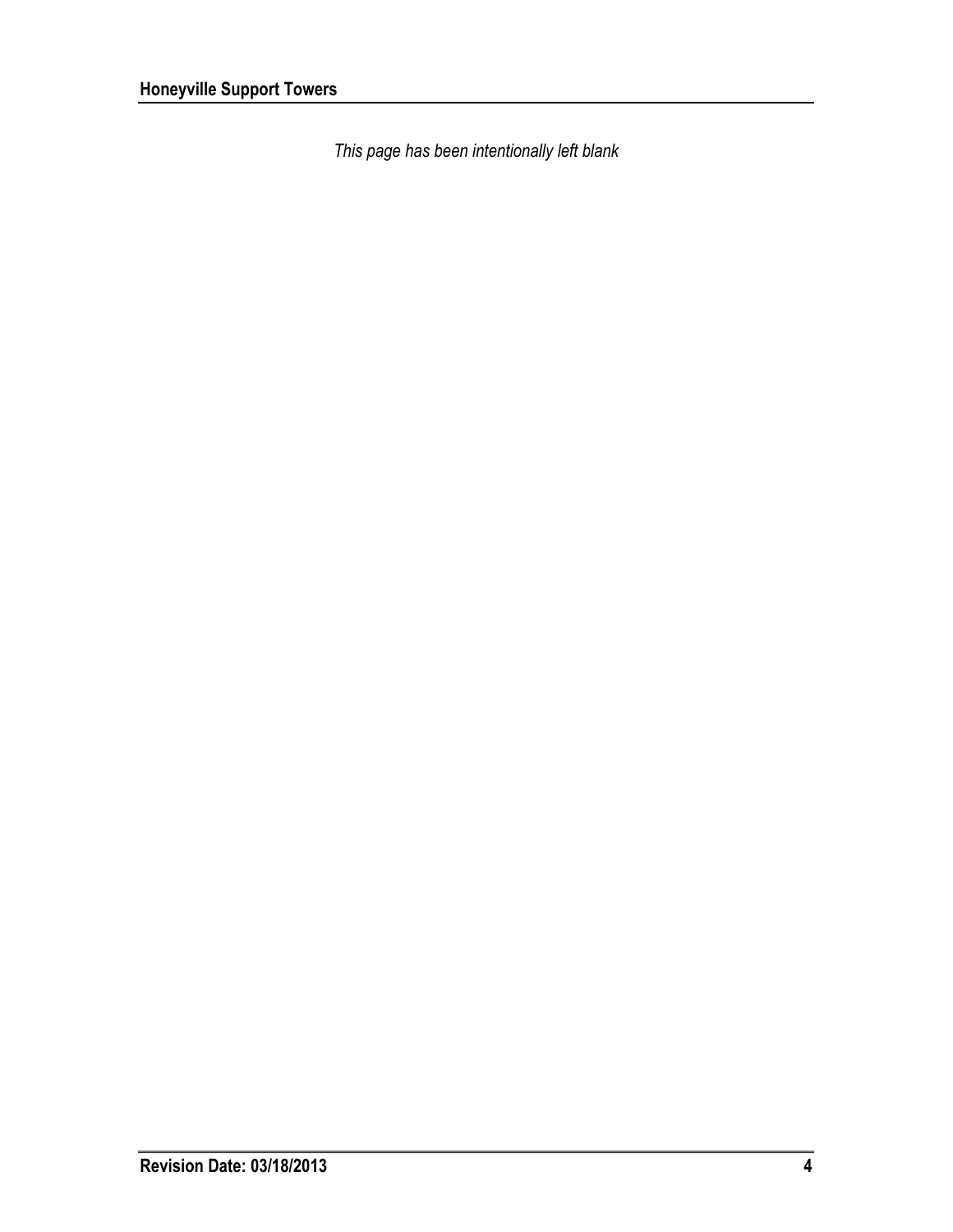

| Item | Part No.          | <b>Description</b>                    | <b>Size</b> |
|------|-------------------|---------------------------------------|-------------|
| A    | <b>CWAS-4624</b>  | 1 1/2" x 1 1/2" x 1/8" Galv Angle     | 44 1/2"     |
| B    | <b>CWBS-4624</b>  | 1 1/2" x 1 1/2" x 1/8" Galv Angle     | 47 1/2"     |
| D    | <b>CWDS-4624</b>  | 1 1/2" x 1 1/2" x 1/8" Galv Angle     | 66 1/2"     |
| F    | <b>TWFS-4646</b>  | 1 1/2" x 1 1/2" x 1/8" Galv Angle     | 60 5/16"    |
| G    | <b>TWGS-4624</b>  | 1 1/2" x 1 1/2" x 1/8" Galv Angle     | 55"         |
|      | <b>CWIW-4624</b>  | 12" x 24" Connector                   |             |
| J    | <b>TWJW-4646</b>  | 12" Connector                         |             |
|      | <b>TWLW-4600</b>  | Saddle                                |             |
| М    | <b>TWMW-4624</b>  | 8" x 8" x 3/8" Foot Plate             |             |
| N    | <b>TWNW-4646</b>  | 10" x 10" x 1/2" Foot Plate           |             |
| R    | CWRT-4624120      | 3" x 3" Main Rail                     | 119 15/16"  |
|      | <b>HWMB508008</b> | 1/2"-13 x 1" Hex Grade 5 Machine Bolt |             |
|      | <b>HWWN1008</b>   | 1/2"-13 Whiz Nut                      |             |

 $\bigcirc$ 

 $\left(\widehat{F}\right)$ 

 $\widehat{A}$ 

 $\left(\mathsf{N}\right)$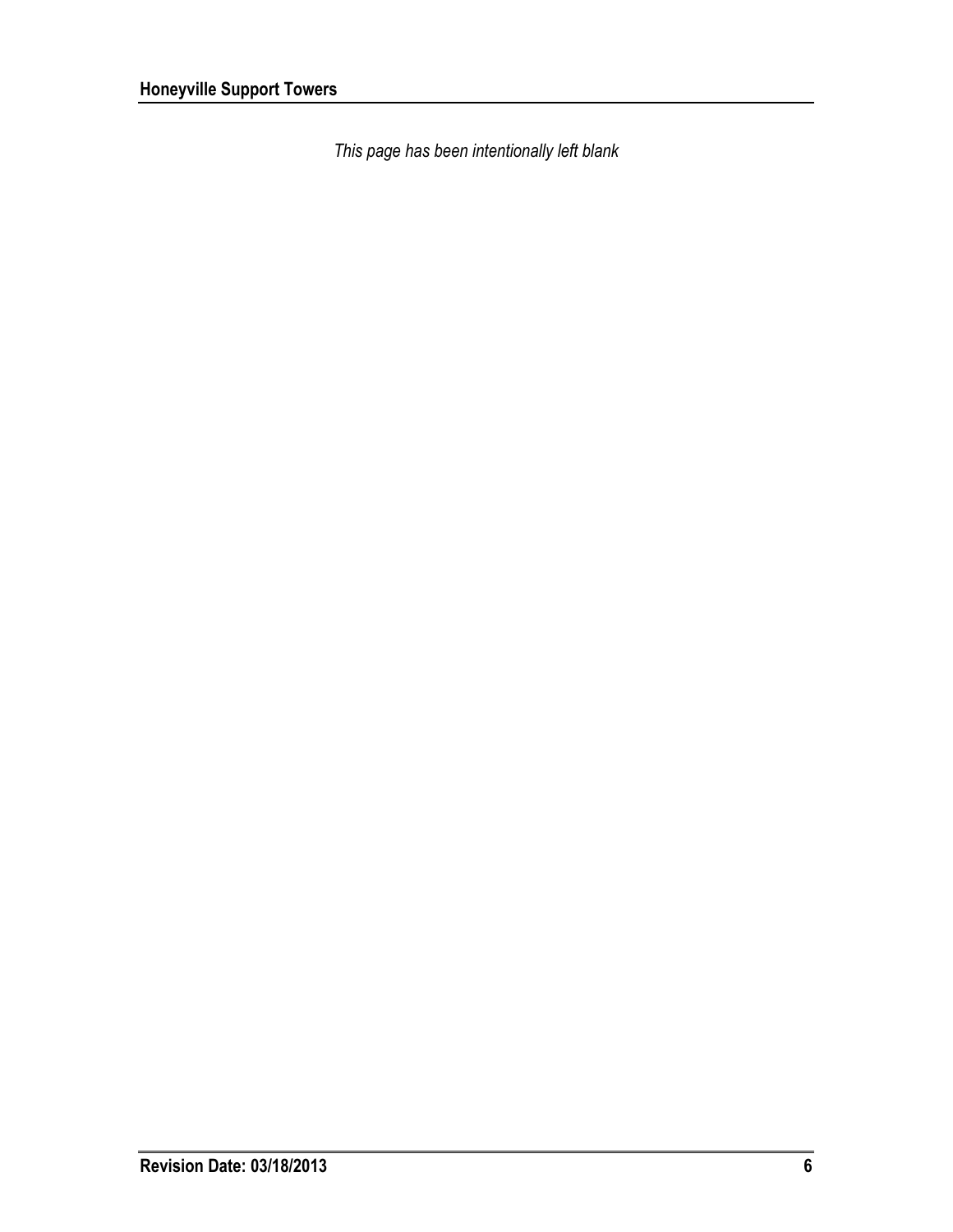# **ASSEMBLY**

**NOTE**: Nuts should only be made finger tight until instructed otherwise.

#### *STEP 1*

#### **Model 4624T4**

- **Position "I" connectors so they face the** same direction.
- Bolt "B" to "I"
- Bolt "B" together through center holes



#### **Model 4646T4**

- Bolt "B" to "J"
- Bolt "B" together through center holes



**Explanation of Hole Naming:** 

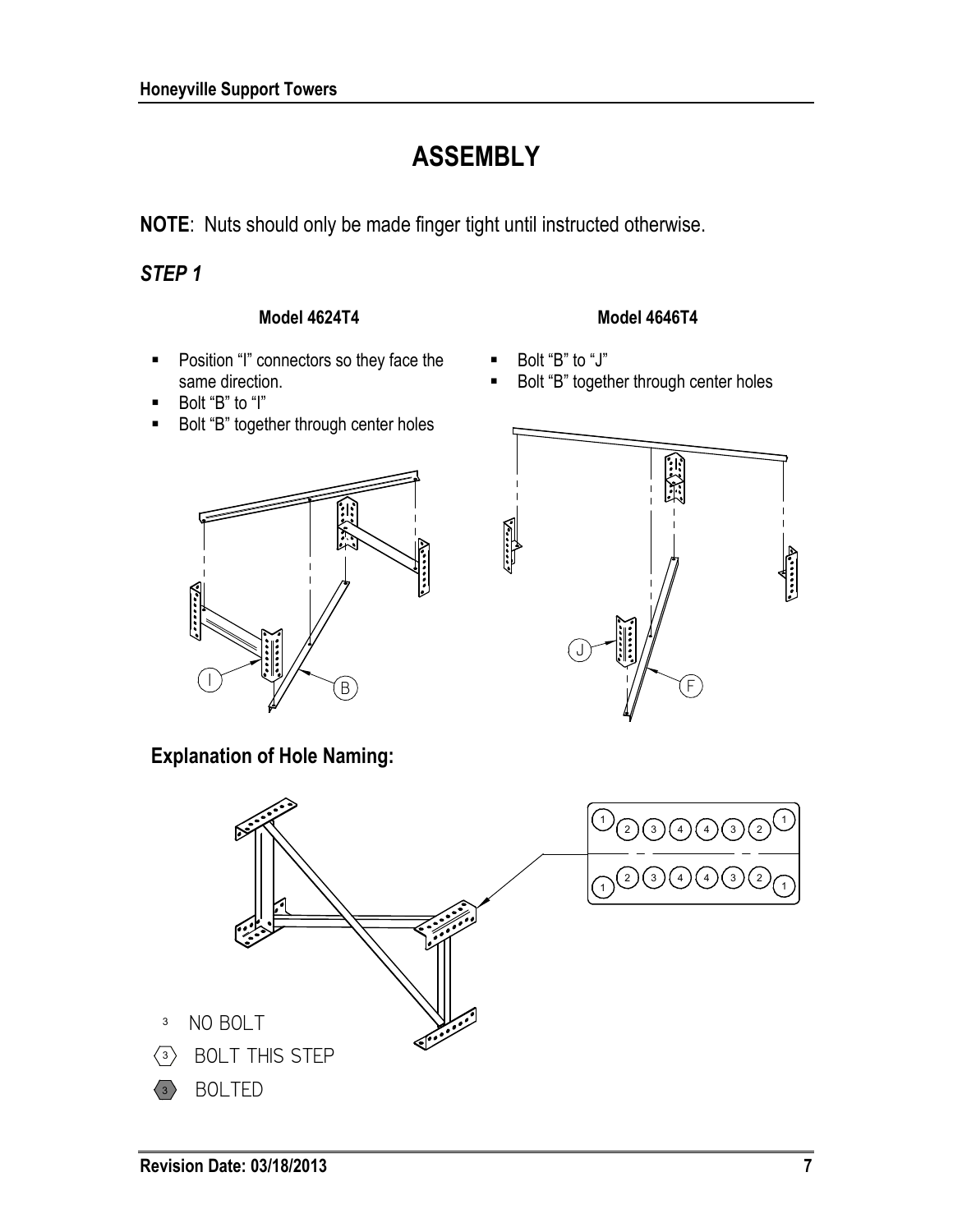### *STEP 2*

- Bolt "R" to "I" or "J" through holes 2 and 3.
	- o Note: All "I" connectors should face the same direction.
- At the bottom of the tower, bolt "M" or "N" to "R".
- At the top of the tower, bolt "L" to "R".
- Bolt through all remaining holes 2 and 3.

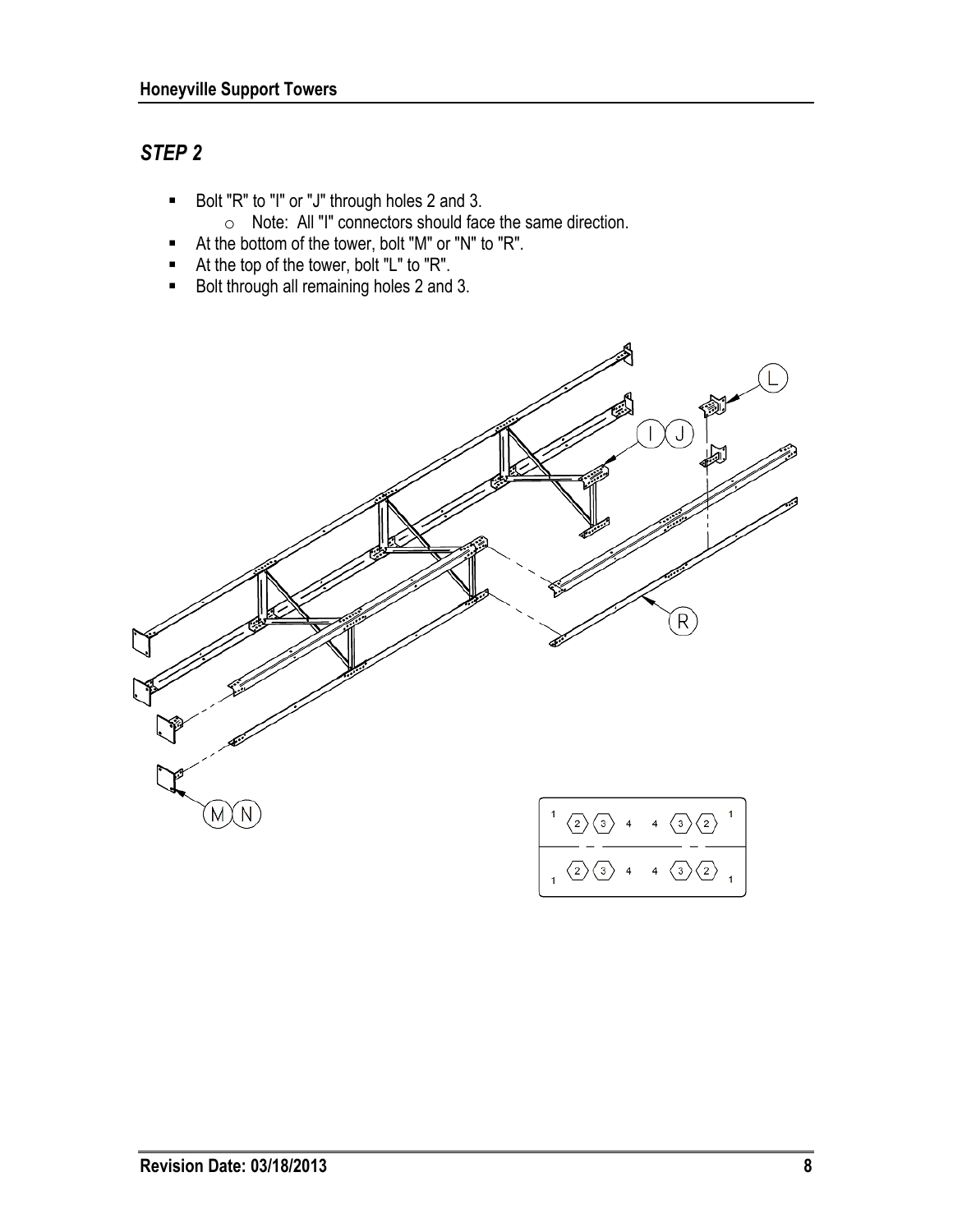#### *STEP 3*

- Bolt "A" to "R" through hole 4.
- Bolt through all remaining holes 4.



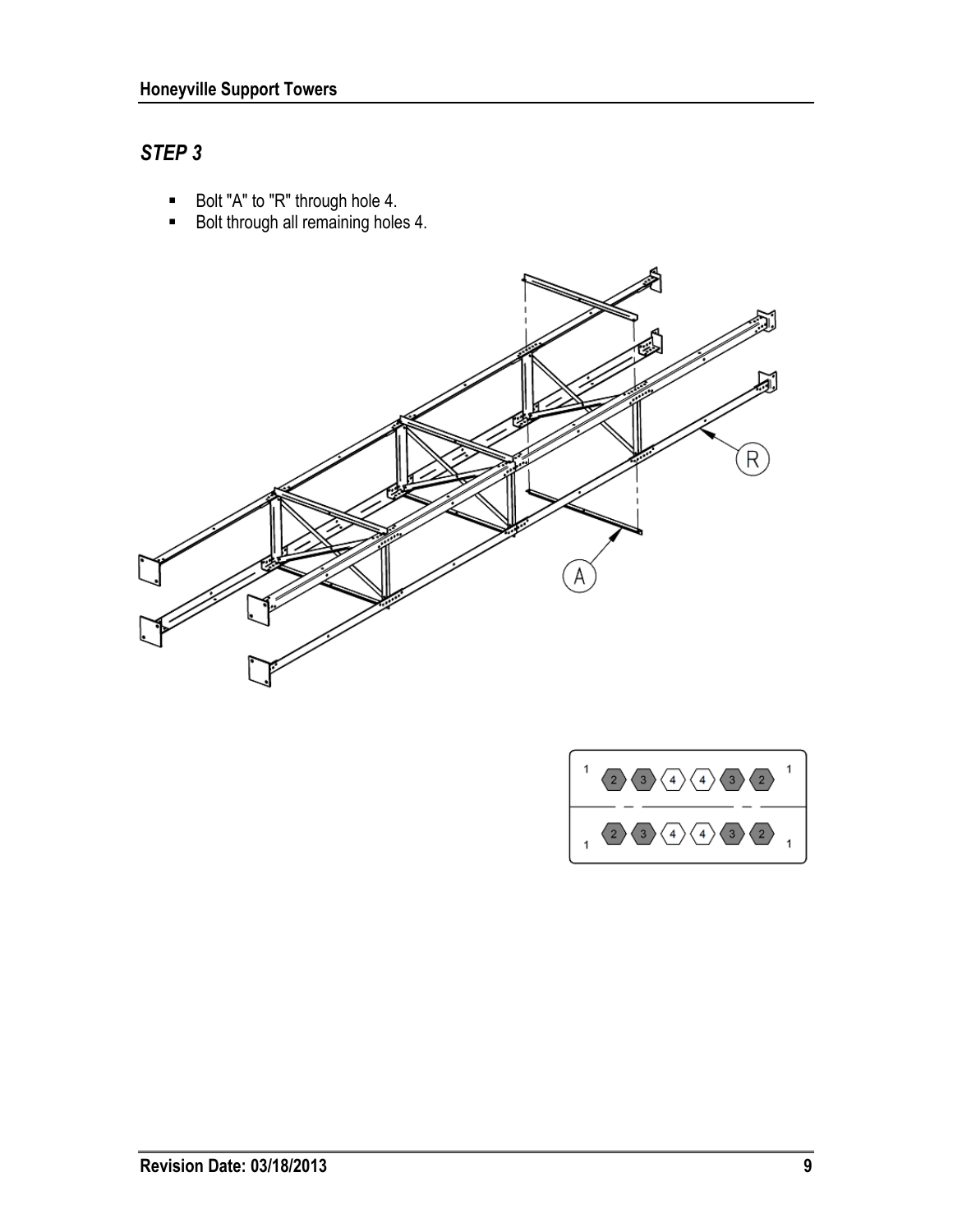#### *STEP 4*

- Bolt "D" and "G" to "R" through hole 1.
- **Start with inside angles as shown.**
- Bolt through all remaining holes 1.



#### *STEP 5*

- Square up the tower.
- **Tighten all bolts.**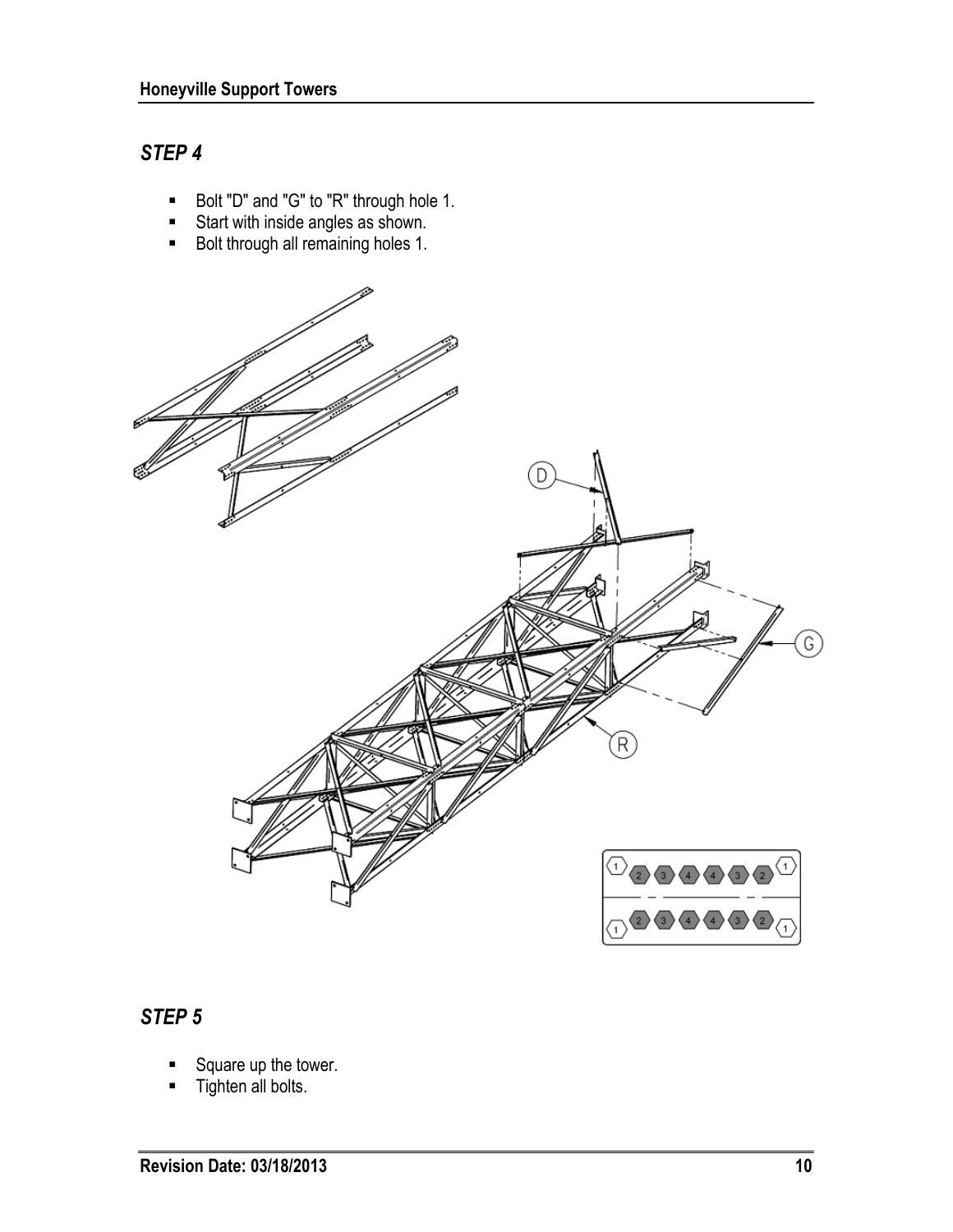## **INSTALLATION**

#### *LIFTING*

Use of a two-way cable spreader on one end of tower is recommended for hoisting from a horizontal position up to a standing position on assembled units up to 60' long. For units 65' or longer, it is recommended that a second two-way spreader be connected to a point on the tower that is 3/4 of the units overall length away from the end that is labeled as the top. The entire unit should then be hoisted into the air using two cranes or a crane with a two cable system, then turned to an upright position in mid-air.

#### *ANCHORING: 4624T4*

The 4624T4 tower will need to be anchored to a properly engineered concrete foundation. Reference the diagrams below for dimensional locations of the (8) eight 3/4" anchor bolts.

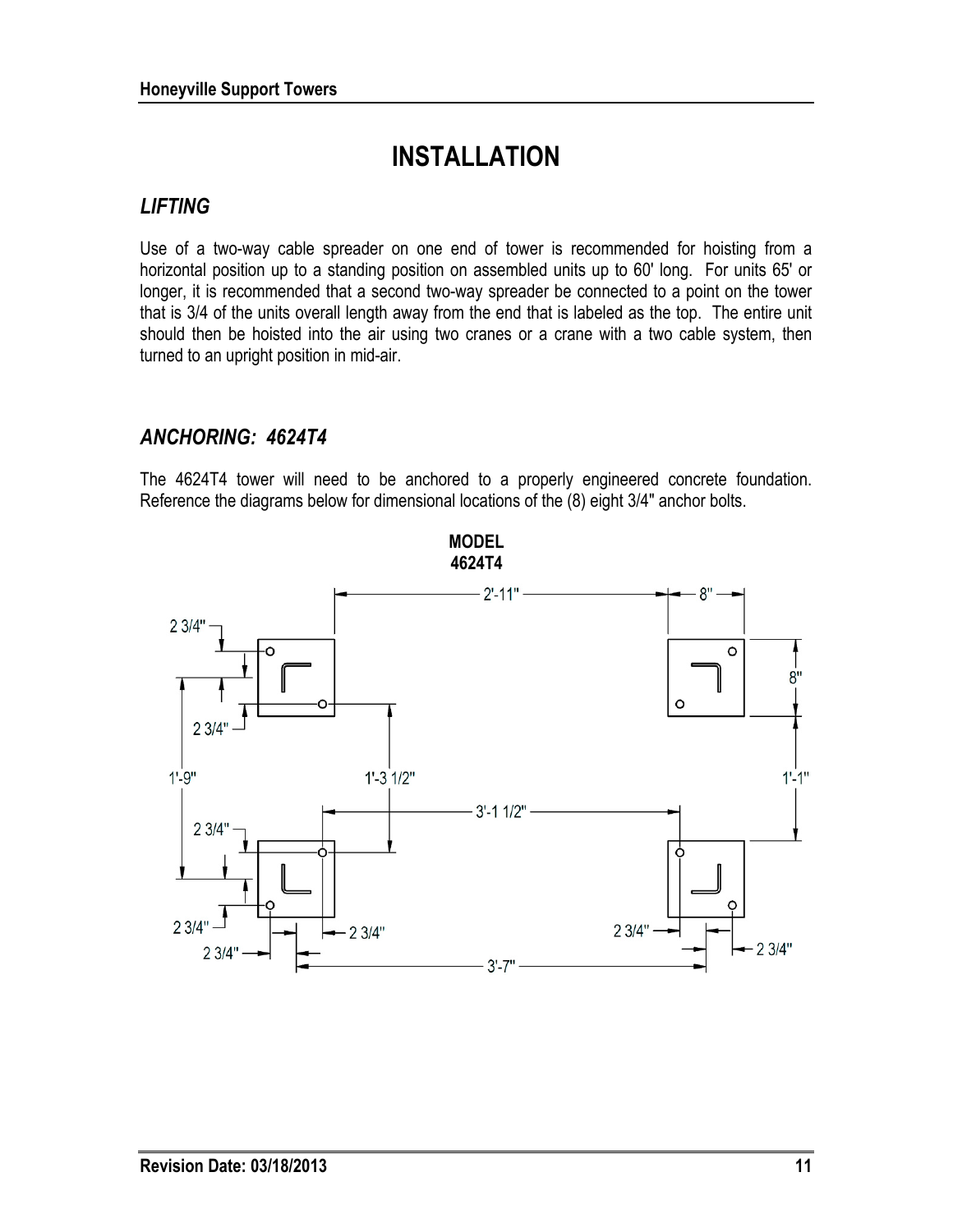#### *ANCHORING: 4646T4*

The 4646T4 tower will need to be anchored to a properly engineered concrete foundation. Reference the diagrams below for dimensional locations of the (16) sixteen 3/4" anchor bolts.

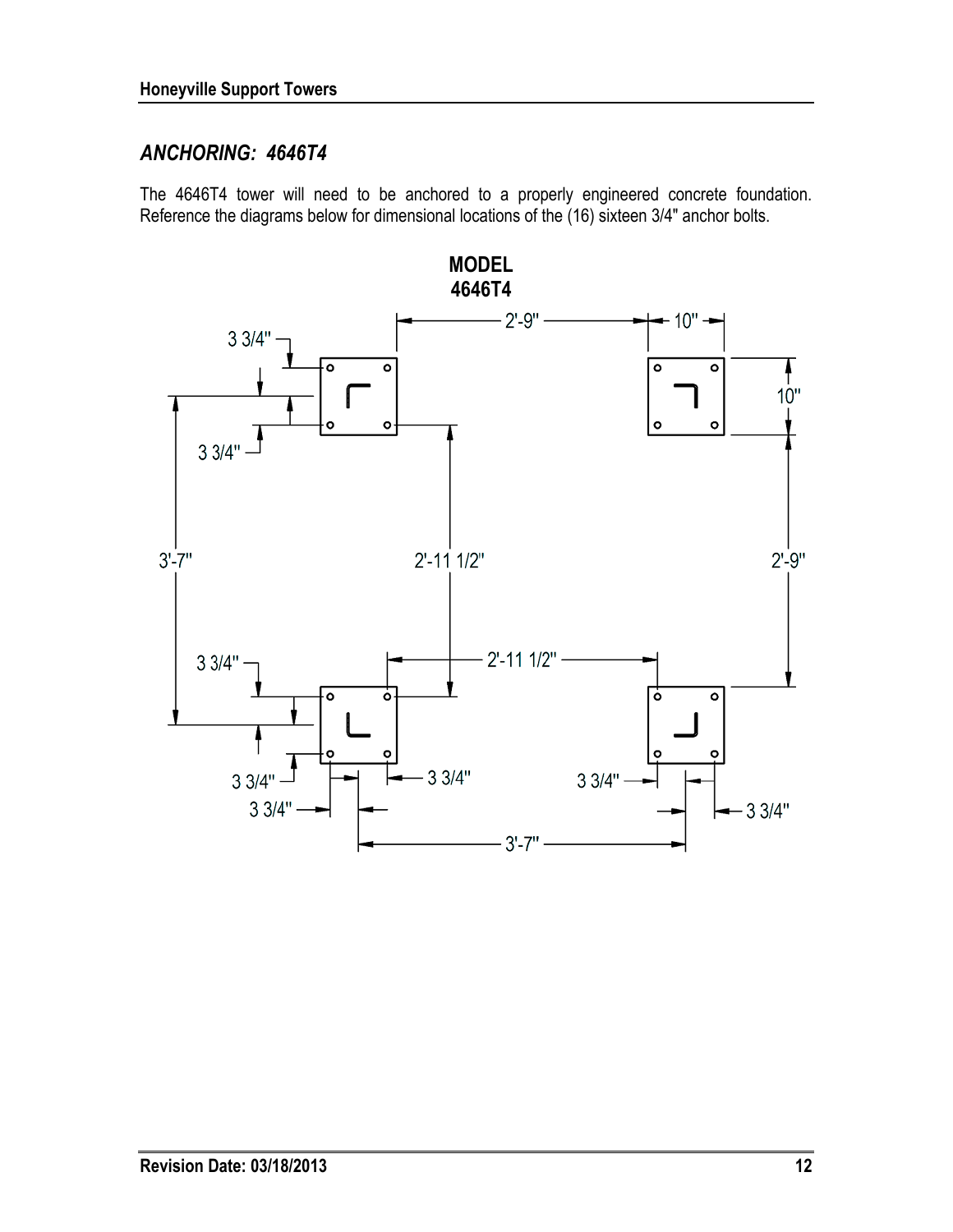## **WARRANTY**

The full extent of the warranty supplied by Honeyville Metal, Inc. is to correct any defects in material and/or workmanship on the products manufactured only by Honeyville Metal, Inc. Any unauthorized modifications to the equipment voids this warranty. This warranty period extends for **one year** from the date the product arrives on the site where installation will take place. Honeyville Metal, Inc. retains the right to review and/or adjust the time period for those products that may be held in inventory at a dealer's warehouse. Honeyville Metal, Inc. retains the final authority on determining if a product is within the warranty period and if full replacement of that product is required to retain the integrity of our products reputation and meet the customer's expectations. Honeyville Metal, Inc. will not furnish labor for replacement of any defective product or components of a product. Any product that is determined defective by both Honeyville Metal, Inc. and the end user who purchased the product may not be returned to Honeyville Metal, Inc. without the receipt of Return Authorization. Returned products must be shipped to Honeyville Metal, Inc. prepaid unless instructed otherwise and must be clearly marked with a Return Merchandise Authorization (RMA) number that needs to be obtained prior to the return shipment. This warranty supplied by Honeyville Metal, Inc. excludes damage to products while in transit to the destination on all public forms of transportation except the trucking equipment owned and operated by Honeyville Metal, Inc. This warranty does not cover performance guarantees on products, only defects in material and/or workmanship as prior statement. Honeyville Metal, Inc. does honor vendor warranties that extend beyond the one year period and will pass warranty coverage on to the purchaser of that vendor product.